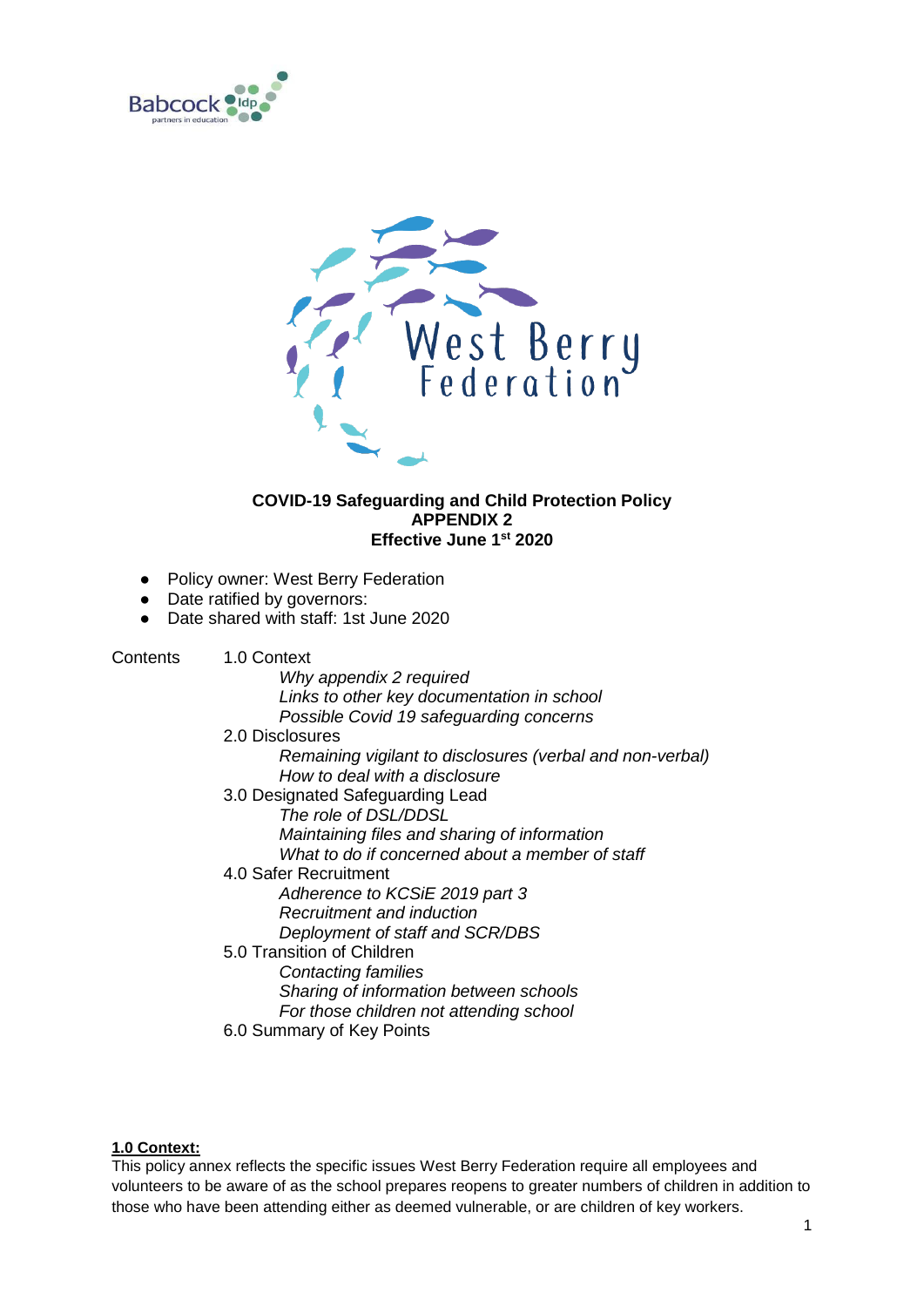

Vulnerable children attendance is expected, where it is appropriate for them (that is, there are no shielding concerns for the child or their household, and/or following a risk assessment for children with an EHC plan), so that they can gain the educational and wellbeing benefits of attending.

This policy annex is based on DfE guidance issued on 20<sup>th</sup> May [\(Link\)](https://www.gov.uk/government/publications/covid-19-safeguarding-in-schools-colleges-and-other-providers/coronavirus-covid-19-safeguarding-in-schools-colleges-and-other-providers). This policy annex should also be read and understood in conjunction with the school's safeguarding policy, the safeguarding annex dated 15.4.20 and the schools risk assessments, health and safety requirements, code of conduct (including acceptable use of technology), Whistleblowing and the principles set out in Keeping Children Safe in Education (KCSiE) 2019 part 1 that staff are asked to ensure they are familiar with. This appendix and all linked policies and procedures will be reviewed regularly to ensure it meets the needs of West Berry Federation and the current situation.

The safeguarding of children remains our priority and everyone's responsibility. Where an adult has concerns about a child they should report this immediately to DSL or the Deputy DSL using the schools established system. As a greater number of children return to school having spent a number of weeks at home, it is likely that:

- Many will have anxieties that will cause them to be distressed at being back at school
- Many are likely to have mental health concerns
- Children are likely to have had significant changes in their routine and will struggle to adjust back to being at school
- Many have had access to materials on-line that are either age inappropriate or possibly have been exposed to other adults who wish to groom children for exploitive and/or abusive purposes
- Some children will have suffered abuse from the adults in their house
- Some children will have witnessed domestic abuse and violence or have been abusive to their parents/carers or siblings (peer on peer abuse)
- Some children will have experienced abuse (online, physical, emotional, sexual) from their siblings or their peers
- Peer on peer abuse online will manifest as possible behaviour concerns

## **Disclosures:**

As a result of the above (not an exhaustive list), all adults must be vigilant to the likelihood that there will be a greater number of disclosures. West Berry Federation staff will ensure that the following key points are understood. Information to support staff taking a disclosure can be found on the Safeguarding Flowcharts around the school/ in the school office/ on the school website*.* Not all disclosures are verbal. Staff will need be vigilant to this and act when appropriate. School information on disclosure highlight the following key principles:

- Don't panic remain calm and reassuring in your manner, listen.
- Give the child your full attention to demonstrate you are listening carefully and taking the information seriously.
- Let the child take their time, go at their own pace and use their own words.
- If they need further encouragement remember TED (Tell me, Explain, Describe)
- Reassure them that they did the right thing by telling someone, and that they have been brave in doing so.
- Assure them that it is not their fault and you will do your best to help.
- Let them know that, to ensure they will be safe, you will need to tell someone else.
- Let them know what you are going to do next at an age appropriate level.
- Don't make promises to keep a disclosure a secret

As soon as the child is safe, ensure the child's words (or actions) are recorded as accurately as possible and this is shared immediately with the DSL on site or senior member of staff who is responsible for safeguarding due to the DSLs absence (see section below about DSL on site).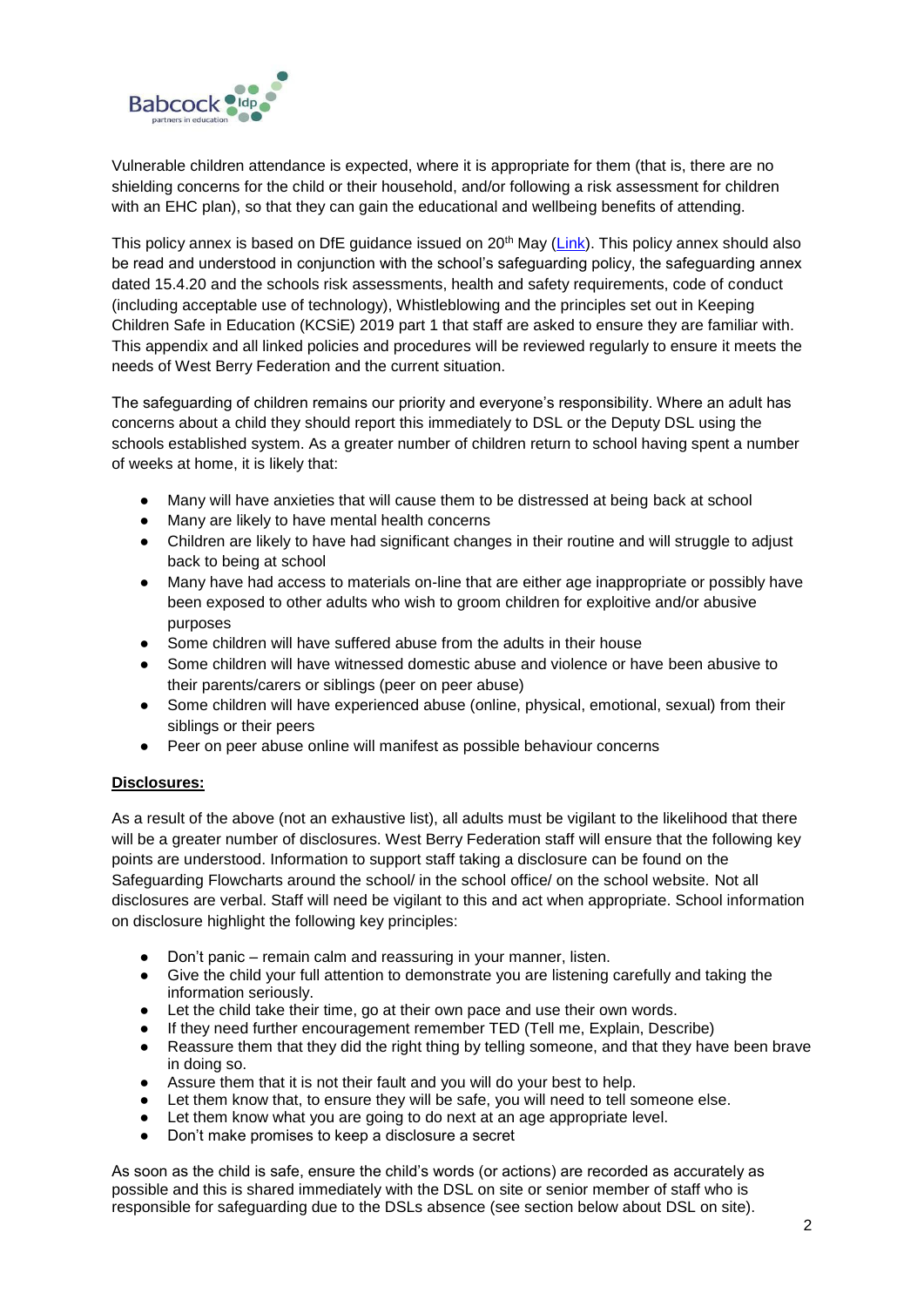

### **Designated Safeguarding Lead:**

Wherever possible, the DSL or Deputy DSL will be on site and can be accessed by all staff. They will be available to act on concerns as these become apparent, including to support partner agencies should information be required to be shared. Should it not be possible for the DSL or any deputies to be on site, they will be contactable by phone and email or similar virtual means.

DSL and DDSL will ensure that safeguarding files and chronologies have been updated with all relevant information since the start of school closures and will continue to ensure that this record keeping is kept up to date.

Currently, DSL refresher training is 'on-hold' though the DSL is expected to keep abreast of local and national changes and trends through their local authority, their local safeguarding board, partner agencies and national organisations such as the NSPCC and CEOPs.

The DSL will ensure that all staff and volunteers receive information that enables them to undertake their safeguarding role with diligence and curiosity. This is likely to be through the sharing of information, through email and other forms of communication. The DSL will also ensure that staff have enough information that means they can fulfil their specific roles in school, (recognising this role may be different due to Covid 19). Staff will ensure that they seek further support if they feel that they need greater information or support. The school website<https://www.westberryfederation.org.uk/> and staff shared drive will be updated to ensure that key documents, referenced in this appendix can be found.

Staff at West Berry Federation will be made aware on a daily basis as to the arrangements for DSL contact and the named senior member of staff. All staff are reminded of their Whistleblowing responsibilities should they have a concern about the behaviour of a colleague, including the Coheadteachers. This must be shared according to the current whistleblowing policy *(found on the flow charts around the school or on the school website).*

#### **Safer Recruitment:**

West Berry Federation will ensure that any recruitment of staff still adheres to the requirement as detailed in Part 3 of KCSiE 2019. The school will ensure that all relevant checks are undertaken and detailed in the schools' Single Central Record (SCR) that can be accessed by the Co-headteachers. Induction of new staff will still conform to requirements as detailed in KCSiE despite this being likely to be through a virtual process rather than face to face.

Should staff from other schools be deployed at West Berry Federation, the Co-headteachers will ensure that they can confirm the suitability of any individual to work with children from their 'host' school and can clarify the reason why this is necessary. West Berry Federation will record this information on our SCR

There is no requirement to obtain a new DBS check for returning staff who have continued to be employed but have not been working in regulated activity during partial school closures. If for any reason West Berry Federation have concerns about the individual, they may obtain a new check in the usual way.

West Berry Federation will continue to follow its legal duty to refer to the DBS anyone who has harmed or poses a risk of harm to a child or vulnerable adult. Full details can be found at paragraph 163 of KCSIE.

Visiting contractors or agency staff will equally still be required to have demonstrated the appropriate levels of checks as details in KCSiE part 3.

## **Transition of children:**

DSL (or appropriate member of staff e.g. nominated key worker) will prior to a vulnerable child returning to school after a period of absence make contact with them and their families to identify any change in circumstance that has occurred since school closures.